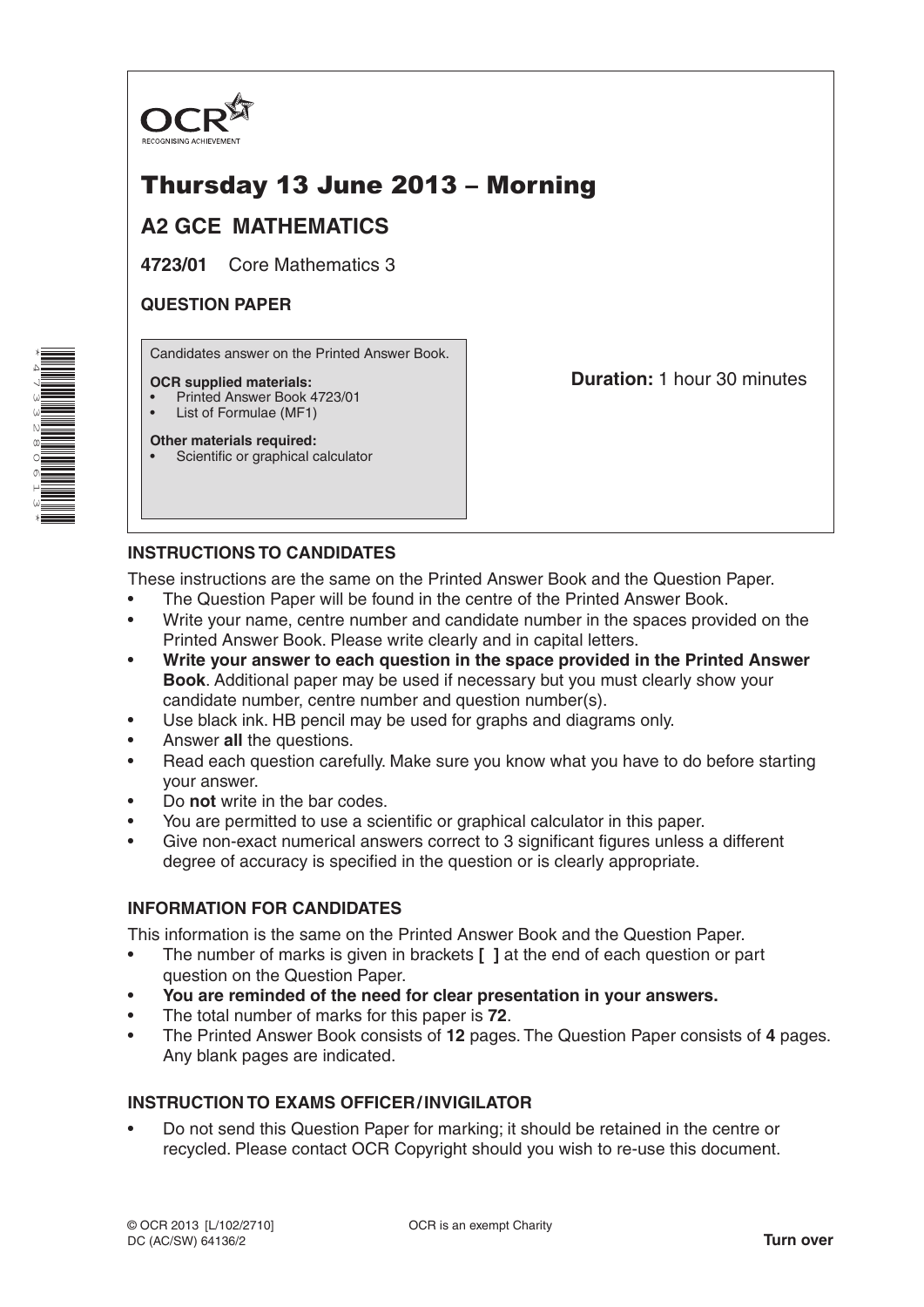**1**  Find

(i) 
$$
\int (4-3x)^7 dx
$$
,  
\n(ii)  $\int (4-3x)^{-1} dx$ . [5]

- **2**  Using an appropriate identity in each case, find the possible values of
	- (i)  $\sin \alpha$  given that  $4 \cos 2\alpha = \sin^2 \alpha$ , [3]
	- (ii)  $\sec \beta$  given that  $2 \tan^2 \beta = 3 + 9 \sec \beta$ . [4]
- **3**



The diagram shows a container in the form of a right circular cone. The angle between the axis and the slant height is  $\alpha$ , where  $\alpha = \tan^{-1}(\frac{1}{2})$ . Initially the container is empty, and then liquid is added at the rate of 14 cm<sup>3</sup> per minute. The depth of liquid in the container at time  $t$  minutes is  $x$  cm.

(i) Show that the volume,  $V \text{cm}^3$ , of liquid in the container when the depth is *x* cm is given by

$$
V = \frac{1}{12}\pi x^3.
$$
 [The volume of a cone is  $\frac{1}{3}\pi r^2 h$ .] [2]

- **(ii)** Find the rate at which the depth of the liquid is increasing at the instant when the depth is 8 cm. Give your answer in cm per minute correct to 2 decimal places. **[3]**
- **4**  Find the exact value of the gradient of the curve

$$
y = \sqrt{4x - 7} + \frac{4x}{2x + 1}
$$
  
at the point for which  $x = 4$ . [6]

- **5 (i)** Give full details of a sequence of two transformations needed to transform the graph of  $y = |x|$  to the graph of  $y = |2(x + 3)|$ . [3]
	- **(ii)** Solve the inequality  $|x| > |2(x + 3)|$ , showing all your working. **[5]**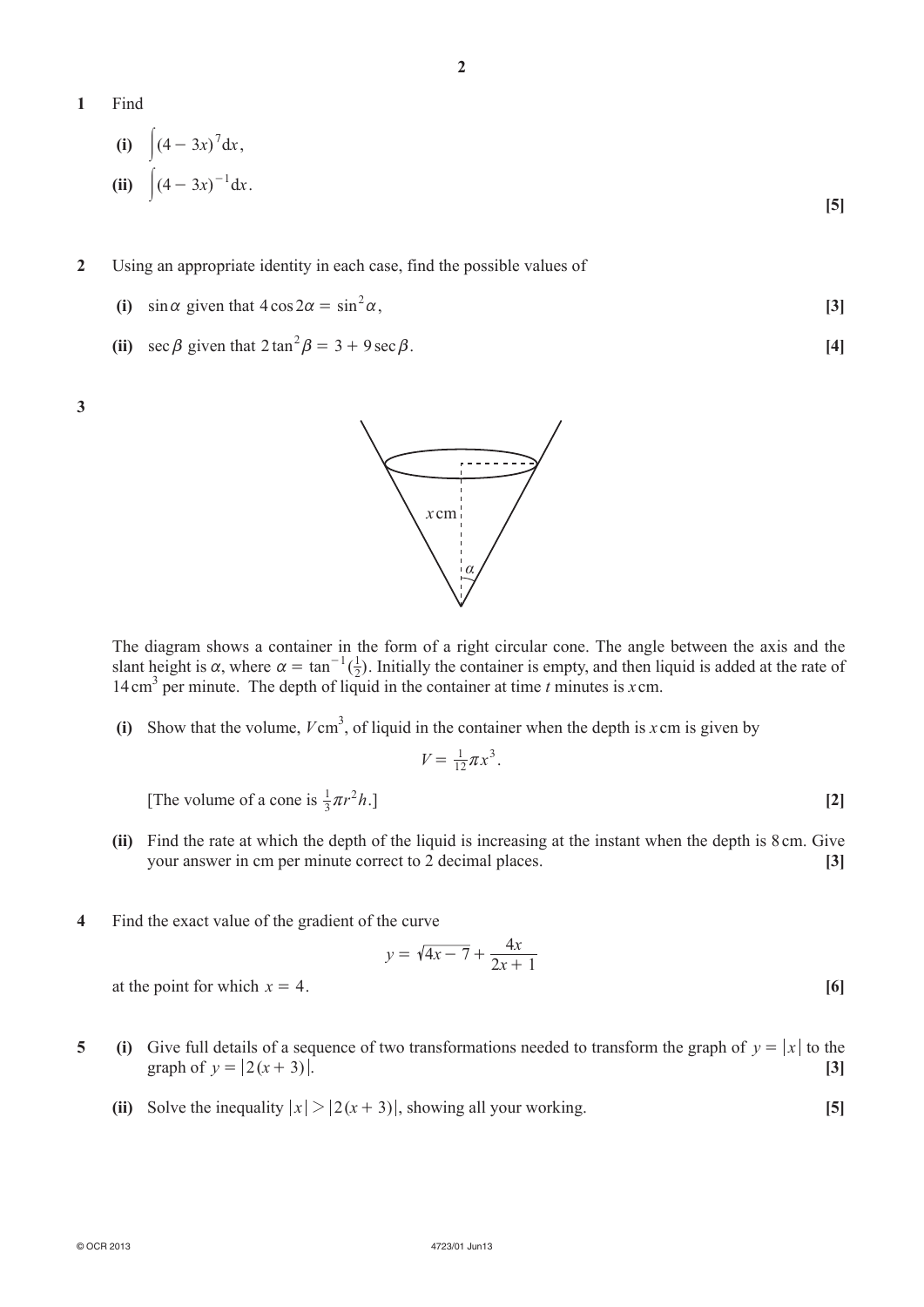- **6** The value of  $\int_0^{\infty} \ln(3 + x^2) dx$ 0  $\int_{0}^{8} \ln(3 + x^2) dx$  obtained by using Simpson's rule with four strips is denoted by *A*.
	- **(i)** Find the value of *A* correct to 3 significant figures.  $[4]$

(ii) Explain why an approximate value of 
$$
\int_0^8 \ln(9 + 6x^2 + x^4) dx
$$
 is 2*A*. [2]

(iii) Explain why an approximate value of 
$$
\int_0^8 \ln(3e + ex^2) dx
$$
 is  $A + 8$ . [2]

**7**



The diagram shows the curve  $y = f(x)$ , where f is the function defined for all real values of x by

$$
f(x) = 3 + 4e^{-x}.
$$

- **(i)** State the range of f. **[1]**
- (ii) Find an expression for  $f^{-1}(x)$ , and state the domain and range of  $f^{-1}$ . . **[4]**
- **(iii)** The straight line  $y = x$  meets the curve  $y = f(x)$  at the point *P*. By using an iterative process based on the equation  $x = f(x)$ , with a starting value of 3, find the coordinates of the point *P*. Show all your working and give each coordinate correct to 3 decimal places. **[4]**
- **(iv)** How is the point *P* related to the curves  $y = f(x)$  and  $y = f^{-1}(x)$ ? [1]
- **8 (i)** Express  $4\cos\theta 2\sin\theta$  in the form  $R\cos(\theta + \alpha)$ , where  $R > 0$  and  $0^{\circ} < \alpha < 90^{\circ}$ . [3]
	- (ii) Hence
		- (a) solve the equation  $4\cos\theta 2\sin\theta = 3$  for  $0^{\circ} < \theta < 360^{\circ}$ , [4]
		- **(b)** determine the greatest and least values of

$$
25 - (4\cos\theta - 2\sin\theta)^2
$$

as  $\theta$  varies, and, in each case, find the smallest positive value of  $\theta$  for which that value occurs. **[5]**